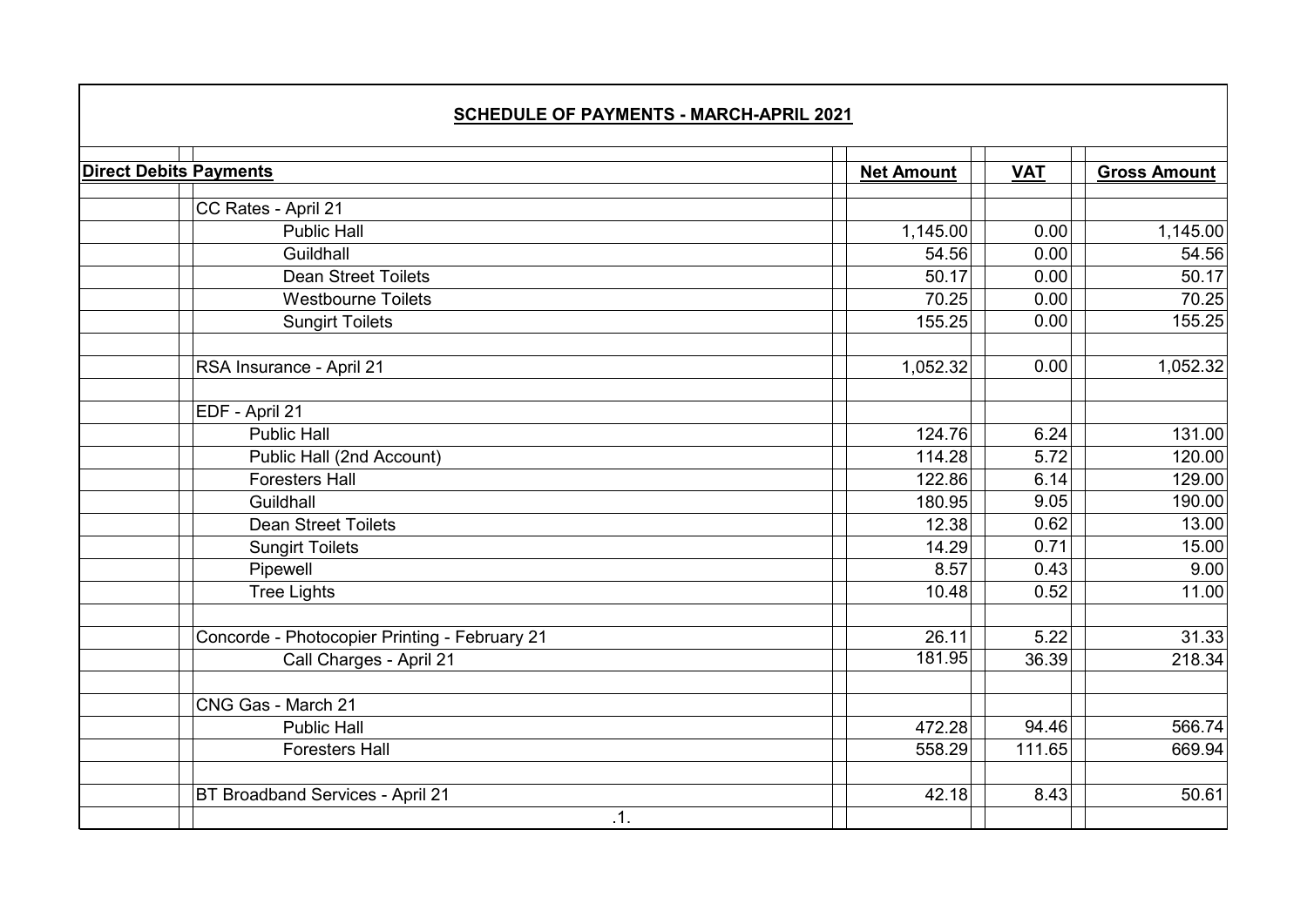|                  | SAGE (UK) - Sage Payroll April 21                        | 39.75    | 7.95   | 47.70    |
|------------------|----------------------------------------------------------|----------|--------|----------|
|                  | SUEZ - Trade Waste March 21                              | 75.43    | 15.09  | 90.52    |
|                  |                                                          |          |        |          |
| <b>BACS Paid</b> |                                                          |          |        |          |
| 297              | Brown's Nurseries - Roundabout Plants & Labour           | 323.85   | 64.77  | 388.62   |
|                  | <b>Planters Spring Plants &amp; Bulbs</b>                | 942.78   | 188.55 | 1,131.33 |
| 298              | A1 Tree & Grounds - Thorn Park Tree & Hedge Maintenance  | 1,050.00 | 210.00 | 1,260.00 |
| 299              | <b>Staff Expenses - Spectacle Contribution</b>           | 75.00    | 0.00   | 75.00    |
| 300              | Fire Crest - Fire Extinguishers Service                  | 511.25   | 102.25 | 613.50   |
| April 2021       |                                                          |          |        |          |
| $1*$             | Voice Group - Web Hosting & Support                      | 202.00   | 40.40  | 242.40   |
| $2^*$            | WesternWeb - Public Hall Software & Network Repairs      | 75.00    | 15.00  | 90.00    |
| $3^*$            | Just Rods - Public Hall Drain Unblock                    | 180.00   | 0.00   | 180.00   |
| $4^*$            | Chubb Fire - Public Hall Annual Renewal 2021-2022        | 176.10   | 35.22  | 211.32   |
| $5*$             | <b>Bunzl - Domestic Supplies</b>                         | 55.33    | 11.07  | 66.40    |
| $6*$             | RoSPA Playsafety Ltd - Play Areas Annual Inspection      | 154.50   | 30.90  | 185.40   |
| $7^*$            | J Harris - Public Hall Roof Repairs                      | 98.00    | 0.00   | 98.00    |
| $8*$             | PRS - Public Hall Music Licence 2021-2022                | 254.00   | 50.80  | 304.80   |
| $9*$             | Cornwall Council - Lake Lane Allotments Rental 2021-2022 | 31.84    | 0.00   | 31.84    |
|                  | .2.                                                      |          |        |          |